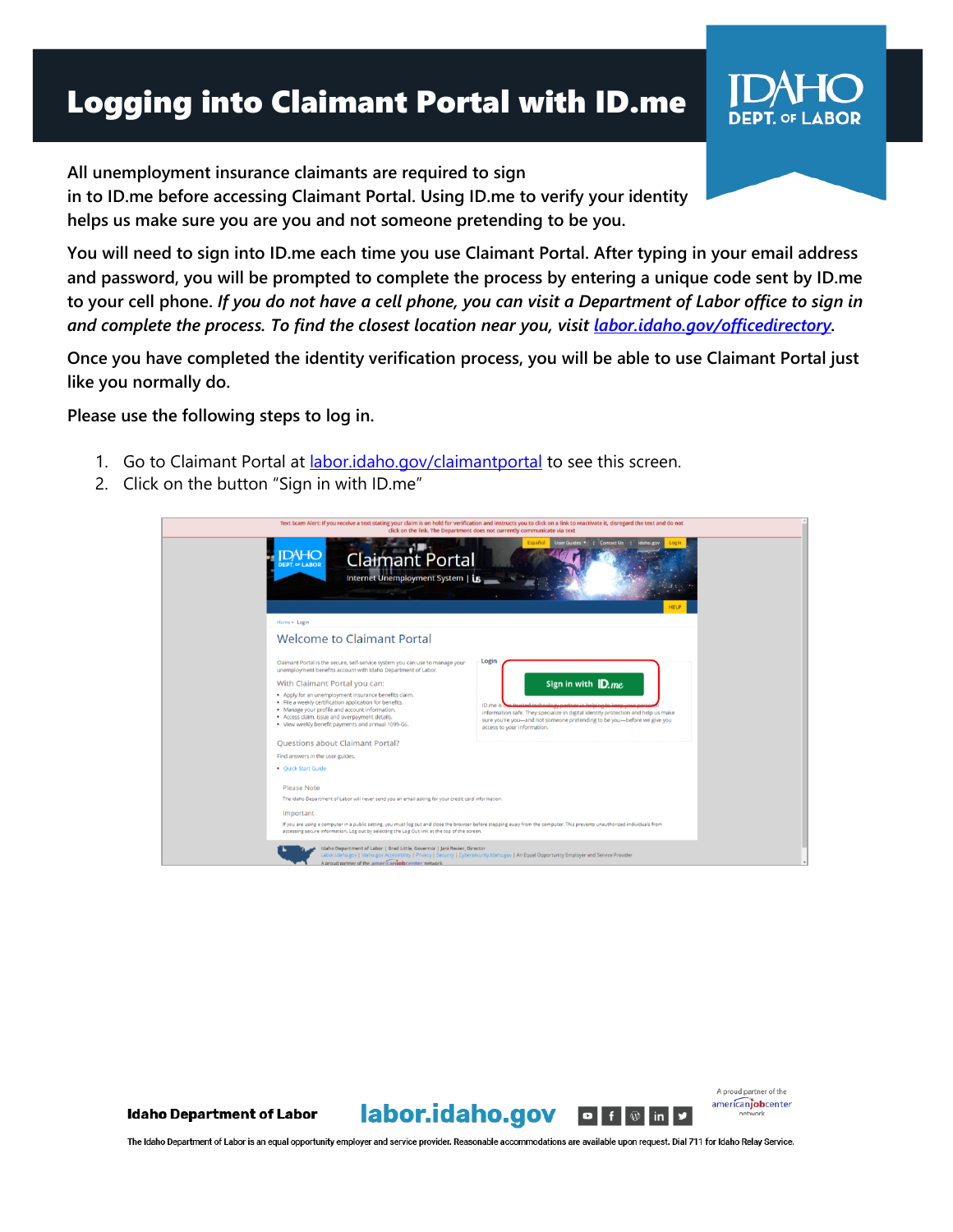3. The screen below will appear, which is where you will type in your email address and password and click the "Sign in to ID.me" button.

*If you do not have an ID.me account, click on "Create on ID.me account" on this screen and follow these online instructions:* [https://help.id.me/hc/en-us/articles/1500000948321-How-do-I-verify-my-identity-for](https://help.id.me/hc/en-us/articles/1500000948321-How-do-I-verify-my-identity-for-the-Idaho-Department-of-Labor-IDOL)[the-Idaho-Department-of-Labor-IDOL](https://help.id.me/hc/en-us/articles/1500000948321-How-do-I-verify-my-identity-for-the-Idaho-Department-of-Labor-IDOL)

| $ID.$ <i>me</i> + $ID.$                                      |
|--------------------------------------------------------------|
| Sign in to ID.me<br>New to ID.me?<br>Create an ID.me account |
| Email<br>Enter your email<br>Password                        |
| Enter your password                                          |
| Sign in to ID.me                                             |
| <b>Forgot password</b><br>Or sign in with                    |
| $f$ Facebook<br>in LinkedIn<br>G Google                      |
| View more options >                                          |

4. After you have signed in to ID.me, the next screen you will see is where you can choose how you want to receive the sign in code.

| $ID.me + P.$                                                                                                                                     |  |
|--------------------------------------------------------------------------------------------------------------------------------------------------|--|
| <b>COMPLETE YOUR SIGN IN</b><br>$\bullet$ $\bullet$<br>(1)<br>Receive a code by phone                                                            |  |
| $\tilde{\mathbf{c}}$<br>۳<br>Call me<br>Toxt mo<br>You will receive a code at the following number                                               |  |
| $(***)****658$<br>$\circ$                                                                                                                        |  |
| Continue<br>Having trouble? Use your recovery code instead.                                                                                      |  |
| If you've changed phone numbers or carriers from<br>when you previously set up multi-factor<br>authentication, please update your settings here. |  |
| $\times$ English                                                                                                                                 |  |

5. After you choose and click the "Continue" button, you will receive the code for the current session either through text or phone call before you see the following screen (on page 3).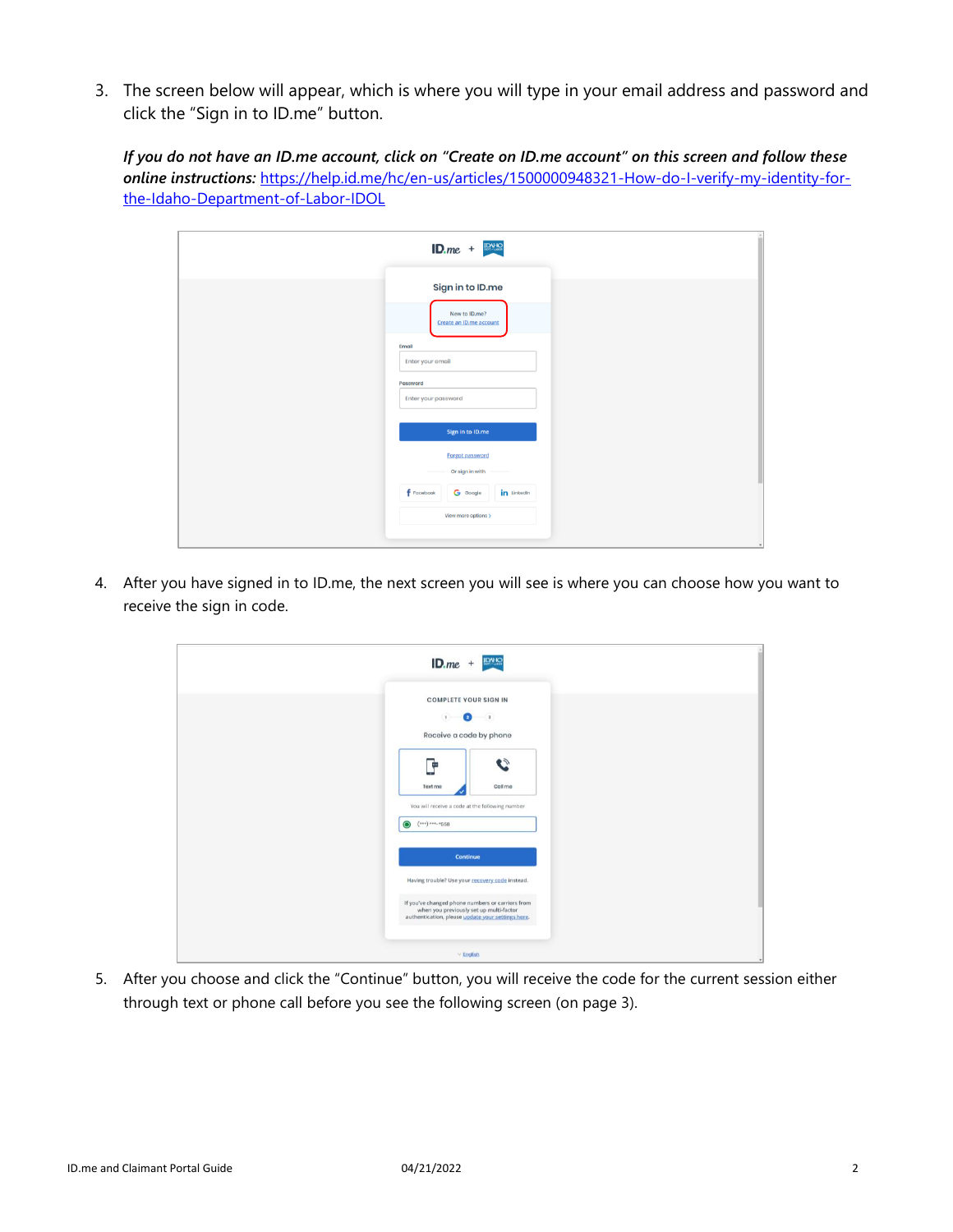6. Enter the code you received and click the "Continue" button.

| <b>COMPLETE YOUR SIGN IN</b>                                                                                                                     |
|--------------------------------------------------------------------------------------------------------------------------------------------------|
| $\left 2\right\rangle$<br>$\vert 1 \rangle$                                                                                                      |
| Enter the code we sent to (***) ***-<br>*692                                                                                                     |
| Enter the 6-digit code *                                                                                                                         |
|                                                                                                                                                  |
| Didn't receive the code? Send it again                                                                                                           |
| <b>Continue</b>                                                                                                                                  |
| If you've changed phone numbers or carriers from<br>when you previously set up multi-factor<br>authentication, please update your settings here. |
| $\times$ English                                                                                                                                 |

7. You will see the screen below. Click on "I am filing for unemployment."

| $ID$ . $me$                                                                                                                                                 |  |
|-------------------------------------------------------------------------------------------------------------------------------------------------------------|--|
|                                                                                                                                                             |  |
| <b>STOP AND READ</b>                                                                                                                                        |  |
| This site is to verify your identity to access your<br>state's website for unemployment assistance.                                                         |  |
| If you are not filing for unemployment, STOP.                                                                                                               |  |
| Criminals are misleading people with scams like<br>fraudulent job offers, winning money, or dating<br>sites in order to try to take over people's identity. |  |
| If you were sent to this site for any reason other<br>than government unemployment assistance, click<br>here. Otherwise click below to continue.            |  |
| I am filing for unemployment                                                                                                                                |  |
|                                                                                                                                                             |  |
| $\vee$ English                                                                                                                                              |  |
| What is ID.me?   Terms of Service   Privacy Policy                                                                                                          |  |
|                                                                                                                                                             |  |